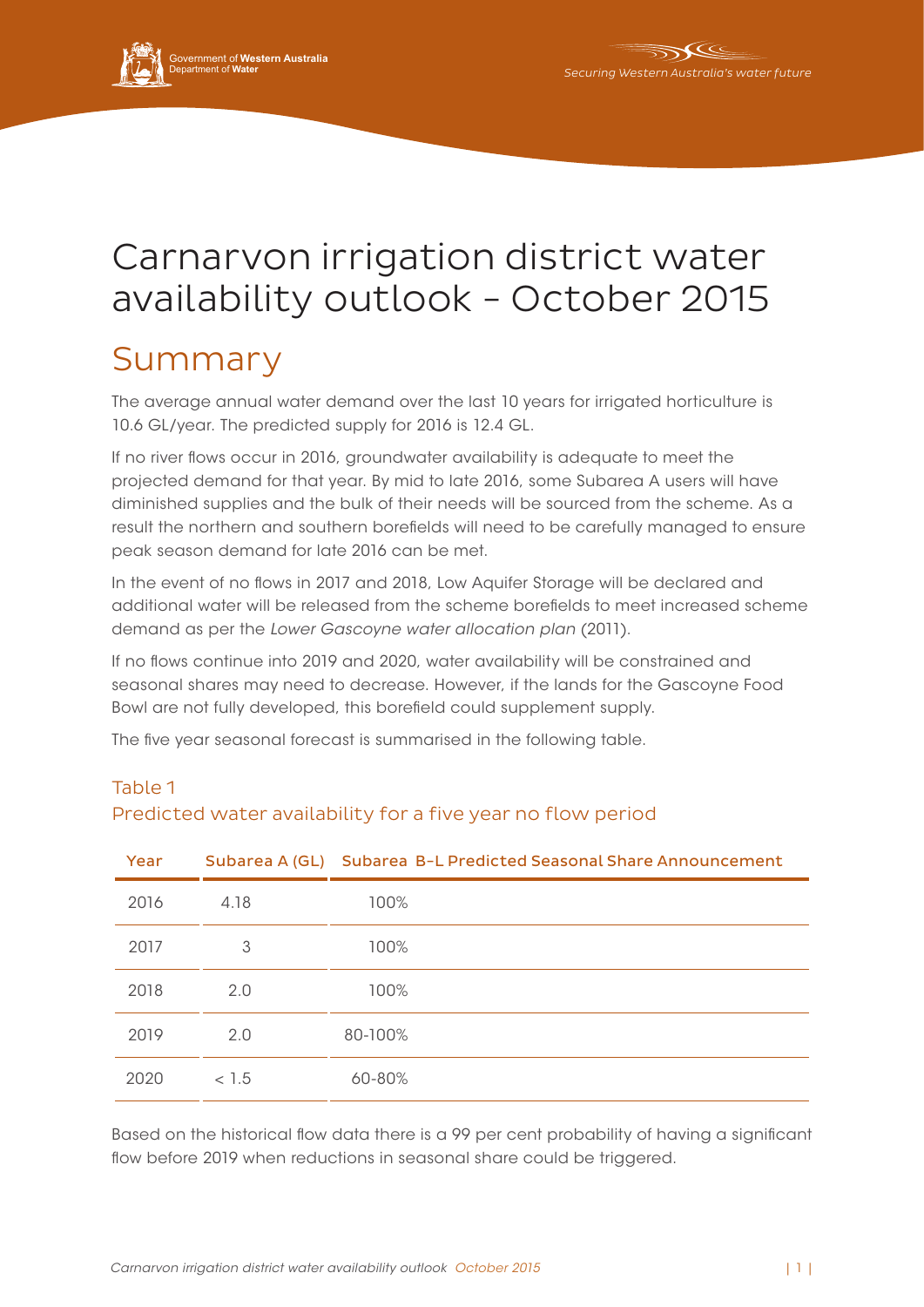# Background

The Carnarvon Ministerial Advisory Committee recommended that medium-term outlooks are generated annually to inform growers and water service providers on current, short-term and medium-term water availability.

The seasonal outlook for 2015 was guided by the Borefield Managers Group, which has representatives from the Water Corporation, Department of Water, Gascoyne Water Cooperative, Gascoyne Water Asset Mutual Cooperative, Department of Agriculture and Food, and growers. Initially formed in April 2014 as a continuation of the Low Aquifer Storage Working Group, its' role is to ensure short- and medium-term water supply security for horticultural users.

The *Lower Gascoyne water allocation plan* (2011) defines the available allocations and surety of supply under different seasonal conditions. Actual supply is a mix of Subarea A and B-L, with growers often using their Subarea A supplies and then relying on the scheme, and that overall abstraction is less than the licensed entitlements.

# Forward projections

#### Annual demand

Average historical take has been 10.6 GL/year over the last 10 years, with an increasing trend (see Figure 1). The predicted supply for 2016 is 12.4 GL. An increase in supply and demand will occur when the land is released through the Gascoyne Food Bowl Initiative.

#### Water availability

The aquifer status report for October 2015 identifies that groundwater availability is high in all aquifers and subareas from effective recharge in 2015. This provides a high level of confidence that supplies will be able to be maintained in 2016 without flows.

In the event of no flows by early 2017, there will be diminished supplies from Subarea A, requiring low aquifer storage to be implemented for 2017 and 2018.

If no flows continue into 2019 and 2020, water availability may become constrained and seasonal shares may need to decrease. However, if the lands for the Gascoyne Food Bowl are not fully developed, this borefield could be used to avoid, or offset, seasonal reductions in shares.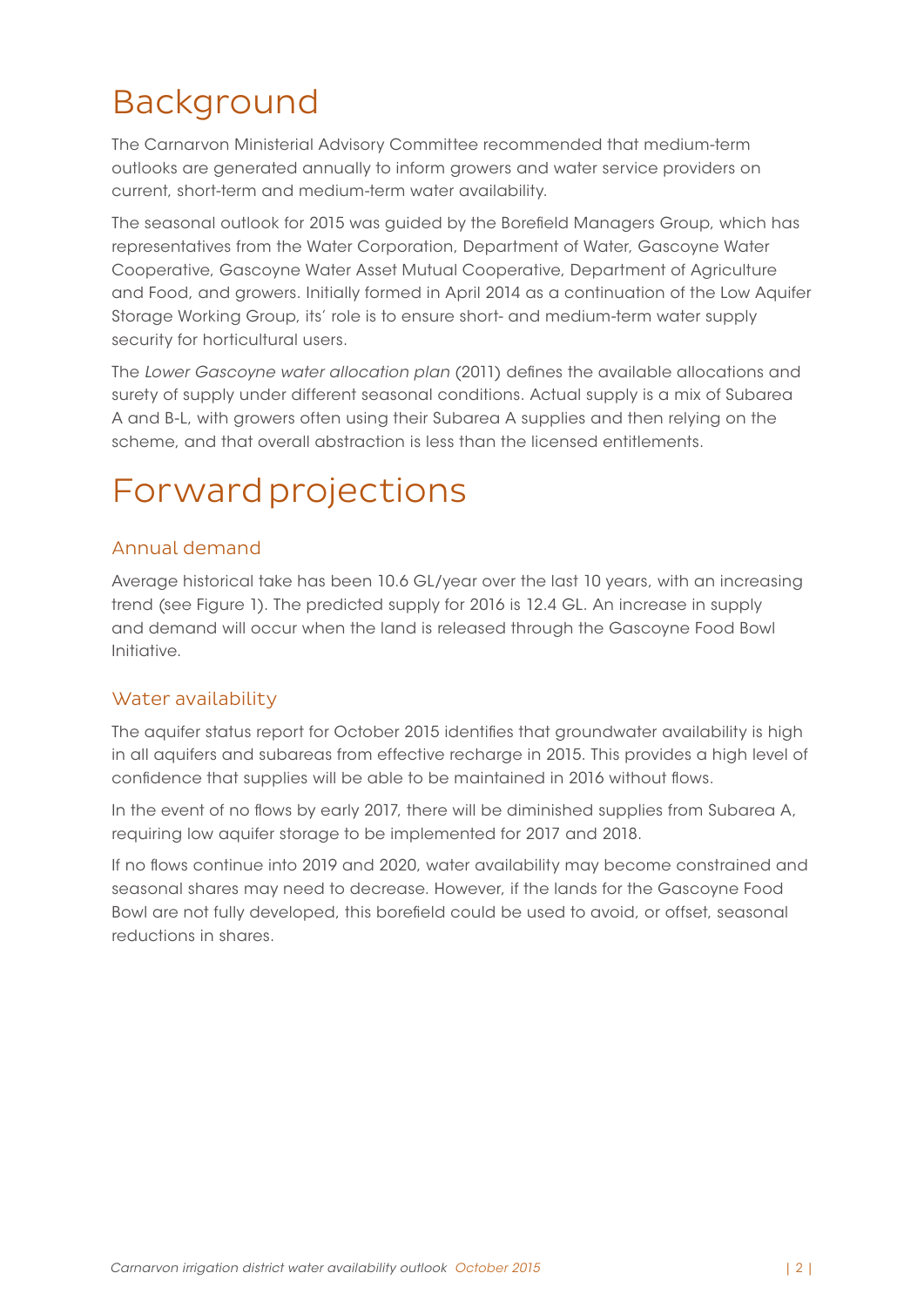

\*Projected supplies for 2017–2020 doesn't include the Gascoyne Food Bowl Initiative borefield.

Figure 1 Usage history and projected availability for 2016–2020\*

#### Supply capacity

The cooperative has issued shares totalling 8.5 GL/year. The current combined Gascoyne Water and Water Corporation licensed entitlement is 7.8 GL/year. However, this can be increased to 8.6 GL/year when Gascoyne Water demonstrate that they have the infrastructure capacity to take an additional 0.8GL from the northern borefield. With a predicted abstraction of 4.2 GL from Subarea A in 2016, a total of 12.4GL will be available from across the irrigation area.

#### Peak demand (September–December)

Presuming no river flow in 2016 there will be an increased reliance on scheme water in later half of 2016 resulting in elevated demand over the 2016 peak season with average scheme demand about 1 GL/month or (33 ML/day) (see Appendix 1). Careful planning of peaking capacity and demand management will be required. The Borefield Managers Group will produce a 'Peak Demand Response Plan' by 31 August to address these supply and demand issues.

Implementation of demand management strategies will require clear communication to users. Communications must be structured to ensure the need is transparent and the methods are timely and equitable.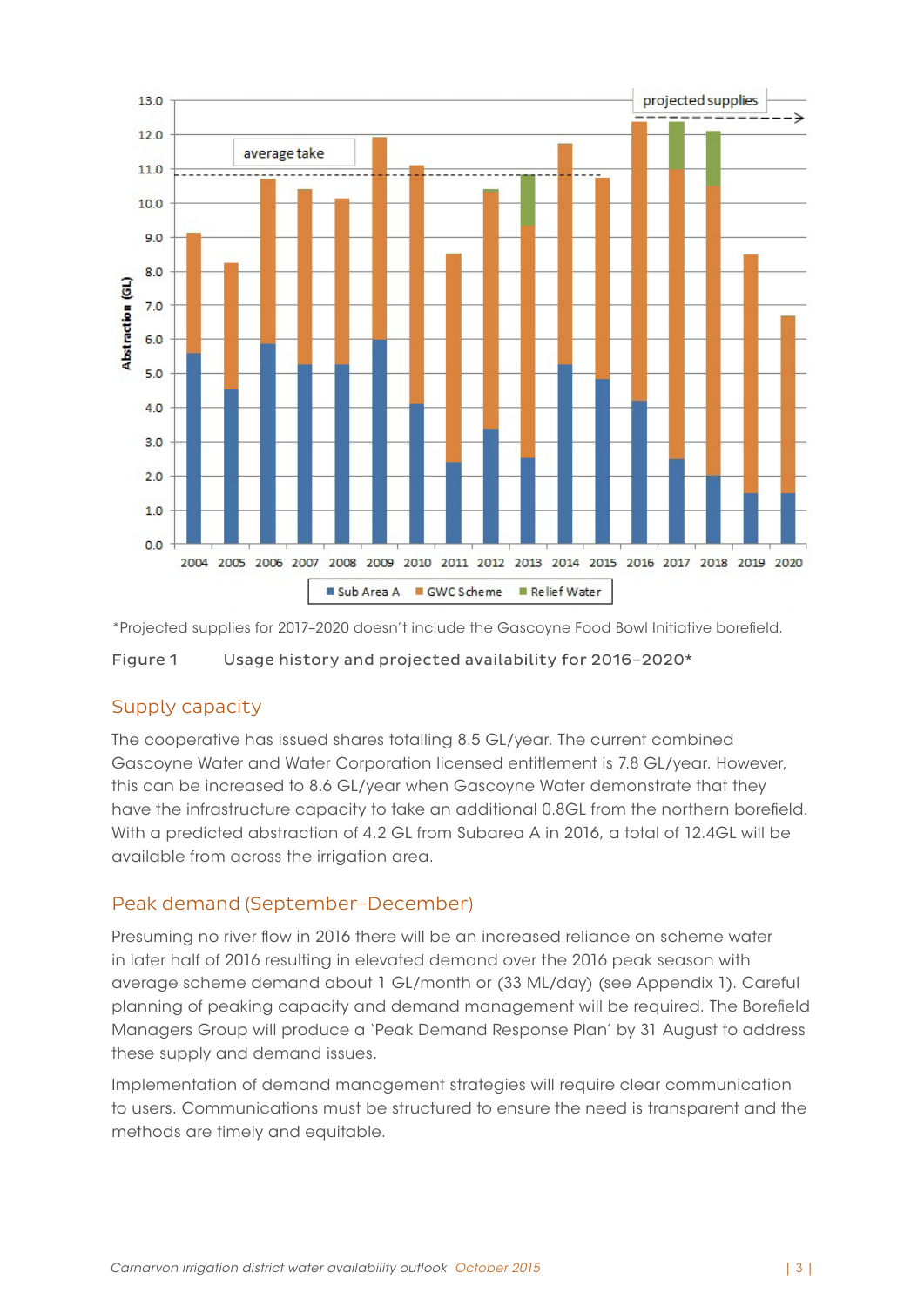#### Gascoyne Food Bowl Initiative

The Gascoyne Food Bowl Initiative aims to increase horticultural production through developing an additional 400 hectares, matched with a 4 GL/year water supply.

Land release will commence in 2016. For planning purposes it is presumed that water will be required in low volumes in 2017, ramping up to full production in 2020. However this schedule is dependent on a range of factors and may not be realised. As a result if an extended no flow period occurred, unallocated water could be temporarily used to supplement existing growers. Conversely, if the new lands are in full production by 2020 they would be subject to whole of industry changes in seasonal allocations. This issue will be considered in further detail in the water availability outlook for 2016.

#### Probability of an extended drought period

Based on available records the Gascoyne River has a high-flow reliability. Only on two occasions, one hundred years apart, has there been four years between significant flows. Table 2 below shows that while there is a moderate chance of having a two year no flow period, the probability of three, four and five years of no flows is extremely low.

| Year | Years since river flow event | Probability |
|------|------------------------------|-------------|
| 2016 |                              | 30%         |
| 2017 | $\mathcal{P}$                | 9%          |
| 2018 | 3                            | 3%          |
| 2019 | $\overline{4}$               | 0.8%        |
| 2020 | 5                            | 0.2%        |

#### Table 2 Probability of extended no flow periods

Based on the available data there is an 99 per cent probability of having a significant flow before 2019, when reductions in seasonal shares may be required. Further still, the probability of having a four year no river flow period is less than 1 per cent.

### Conclusions

- 100 per cent Gascoyne Water Cooperative seasonal shares are recommended for 2016.
- • Subarea A supply will diminish in late 2016.
- • Plans for the management elevated peak capacity demand must be in place by August 2016. Low Aquifer Storage response will be triggered in early to mid-2017 and 2018 if no flows are experienced for the next three years.
- • Provision of Low Aquifer Storage water will allow the district water budget to be maintained above the historical average until the end of 2018.
- The probability of having a four year no river flow period that triggers a reductions in allocations in 2019 is less than 1 per cent.